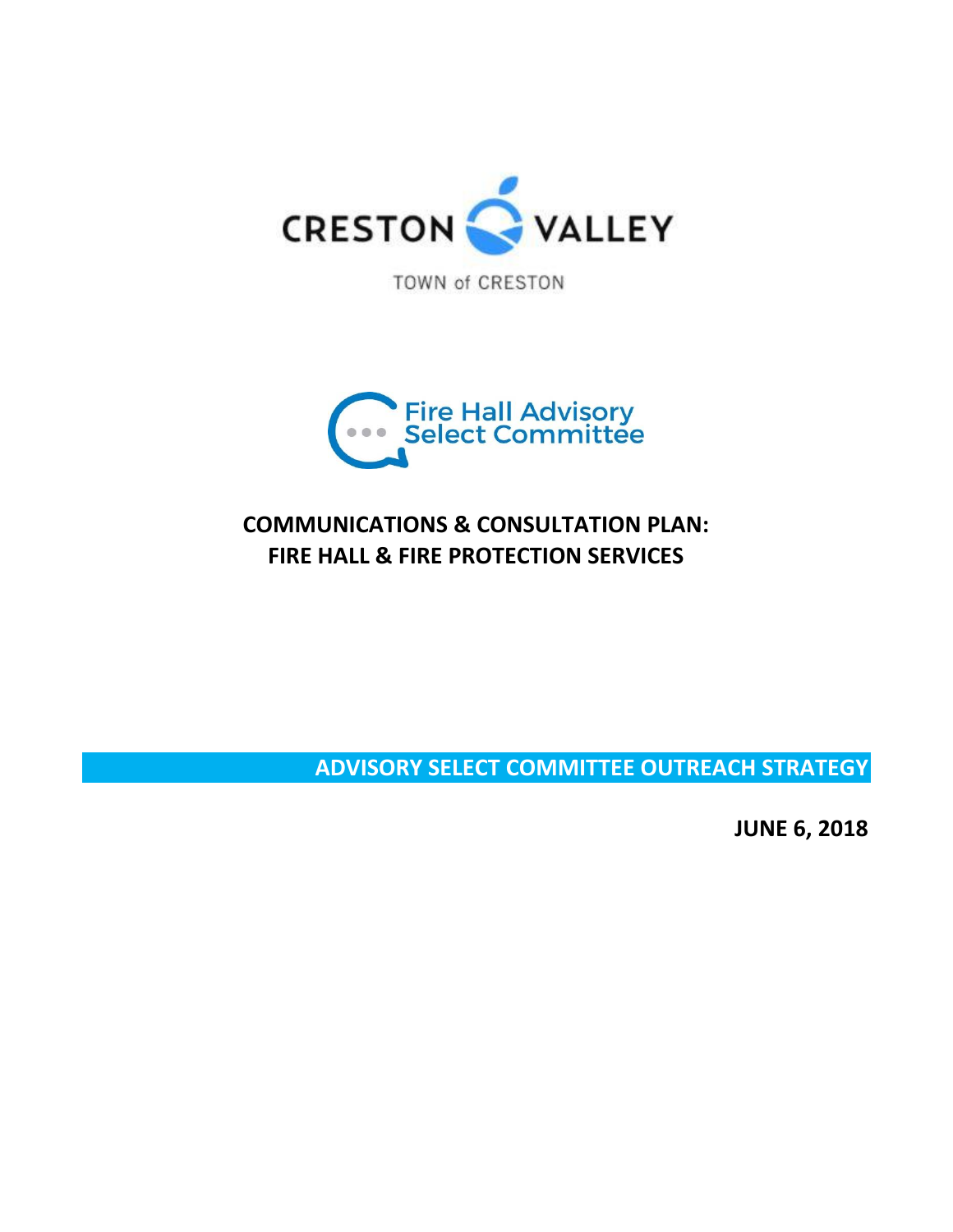



#### **OUTREACH COMMUNICATIONS & ENGAGEMENT PLAN OVERVIEW**

The Town of Creston has been working to meet the regulatory requirements and industry standards for the provision of a Fire Hall and associated fire protection services. In November of 2017, the Town held a referendum for a borrowing bylaw for a new fire hall, following a robust community communications and consultation campaign. The borrowing referendum was not successful and the Community Fire Hall Advisory Select Committee (ASC) was formed to assist with identifying, communicating and consulting on potential options, recommendations and action items for moving forward.

This Outreach Plan provides direction for communicating and consulting on proposed options for the provision of a Fire Hall and associated fire protection services. It also provides direction for soliciting ideas, insights and potential options from the community for exploration.

This plan consists of a variety of strategies and tactics that cover three phases.

- **Phase 1: Open House to Share and Listen – June 24/25**
- **Phase 2: Outreach Activities to Share and Listen – Summer**
- **Phase 3: Open House to Confirm What We Heard and Next Steps – Fall**

#### **BACKGROUND**

#### **Project Purpose**

To provide a Fire Hall that meets the legislated and necessary requirements that will service the current and future population of the Town of Creston and outlying contract service areas, Automatic Aid Agreement and BC Ambulance Services.

#### **Committee Mandate**

The Community Fire Hall Advisory Select Committee (ASC), consists of community volunteers who represent residents, businesses, institutions, youth, community groups and elected representatives.

The Committee's mandate is to bring forward recommendations to Town of Creston Council for longterm solutions to address deficiencies of the existing Fire Hall. This may include providing options on renovations or building a new Fire Hall that meets provincial regulations, industry standards and will meet community needs for the next 50 to 100 years.

To date, the ASC reviewed and provided comments on commissioned technical reports. To guide this work, a flow chart has been developed to map out the next steps (see attached) that includes:

- Considerations for short and long-term solutions.
- Confirming what is 'fixed' (i.e. required by regulations) vs. what is 'open' (i.e. options to explore).
- Identifying space required, new sites, construction or renovation considerations and options for funding.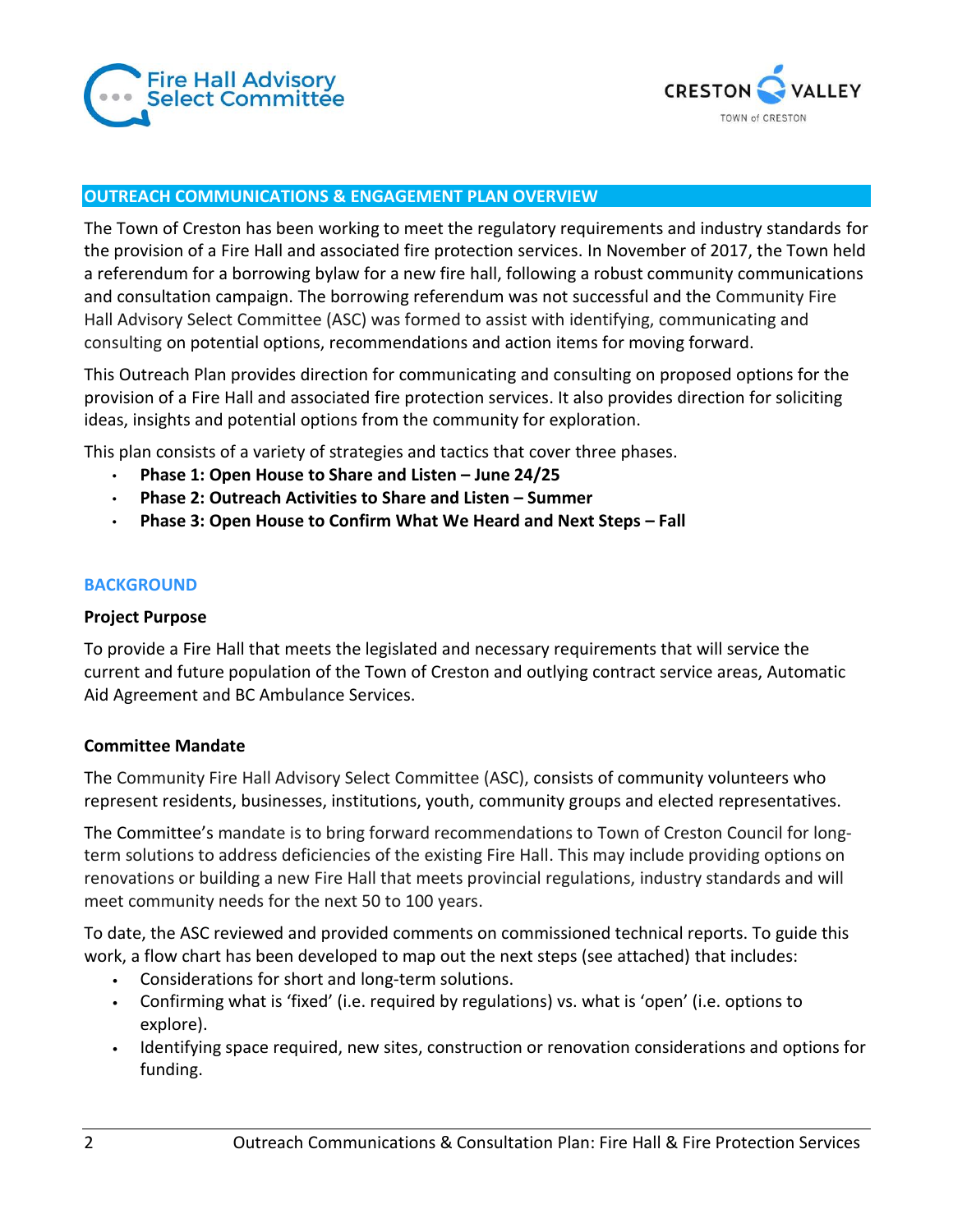A key part of the ASC workplan is to:

- Review options from experts on each area of interest
- Solicit additional input from the community on ideas or options for solving this challenge
- Solicit feedback from the community on proposed options for moving forward
- Options for moving forward may represent a blend of expert analysis combined with information provided by community members. As such, the Outreach Plan will seek to provide information, answer questions, solicit ideas and insights and present options for consideration as identified.

# **OUTREACH COMMUNICATION AND CONSULTATION GOALS**

- Ensure continued public awareness of the need to address deficiencies of the current Fire Hall, as well as predicted requirements to meet the demands of a growing population and provide the public with factual information promptly.
- Deliver a professional, meaningful and productive communications plan.
- Provide opportunities for public information and feedback on options to address the deficiencies, to provide additional information, options for consideration or ask questions.
- Report out on outcomes and potential solutions.

# **TARGET AUDIENCES AND ASSOCIATED OBJECTIVES**

# **EXTERNAL STAKEHOLDERS**

- **Residents, non-resident** property owners and community associations
- **Industrial, commercial, institutional ratepayers**
- **Media**
- **Town of Creston social media**
- **External stakeholders and partners**

Specific objectives for **external** communications are to: increase public awareness about the need to address the deficiencies of the current Fire Hall, as well as predicted requirements to meet the growing population; educate the public with factual information, and solicit additional input and feedback from the community on ideas/options.

# **INTERNAL STAKEHOLDERS**

- **Community Fire Hall Advisory Select Committee (ASC)**
- **Town of Creston Mayor and Council**
- **Chief Administrative Officer**
- **Fire Chief**
- **Project leads and project team members**
- **Creston Firefighters Society**
- **All Town of Creston staff, contractors and consultants**

Specific objectives of **internal** communications are to: enable internal stakeholders to provide information about the project and answer questions/address concerns; respond to other internal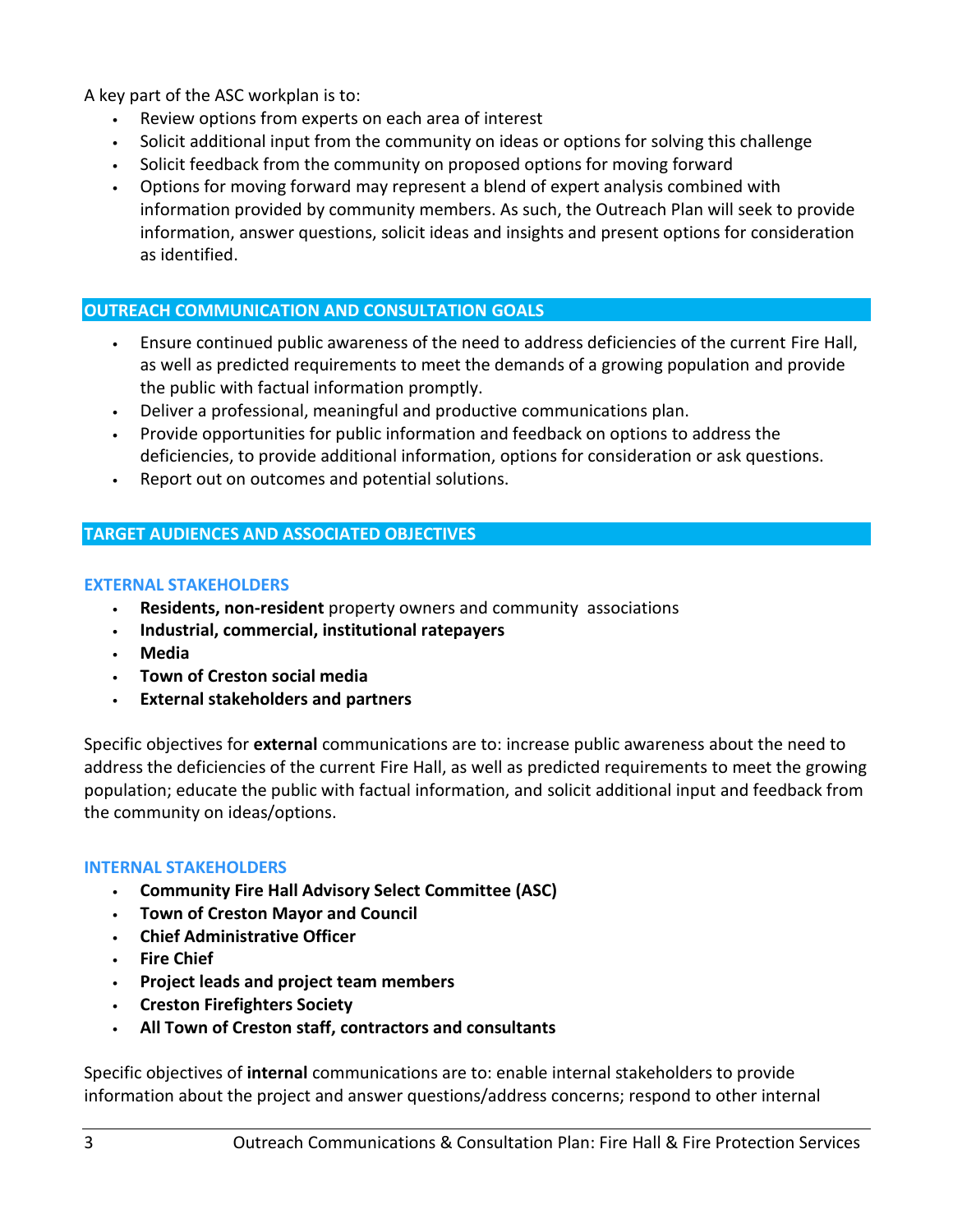stakeholders' requests for information clearly and consistently; monitor what is being heard both informally through word-of-mouth; Identify potential issues and communicate options or rationale.

# **GUIDING PRINCIPLES**

Guiding Principles for the campaign will help ensure a common understanding about the purpose and a consistent framework for assessing viability of options. Drawn from the Terms of Reference for the ASC, the following apply specifically to the Outreach Communications and Consultation Plan.

- The Town of Creston will act immediately to ensure the ongoing health and safety of the community and its firefighters
- The Town of Creston will develop options for meeting that objective with informed input from an ASC with technical experts, members representing key stakeholder groups, and local residents/property owners
- The ASC recommendations will meet the legislated and other requirements necessary to align with recognized industry standards
- The ASC recommendations will be reviewed by Mayor/Council, who will decide how to proceed
- The ASC recommendations will support the continuation of current service levels
- The ASC recommendations will be financially sustainable

# **LEVELS OF PUBLIC PARTICIPATION**

In keeping with the International Association of Public Participation's *Spectrum of Public Participation*, this strategy seeks to incorporate the following levels of consultation with the community:

- Inform: Provide ongoing information to our community about the process, including opportunities to provide input and feedback.
- Collaborate: Work with a Community Advisory Select Committee to identify and explore options for consideration.
- Consult: Provide opportunities for our residents and businesses to learn about the recommendations and provide input and or feedback.

Mayor and Council will make the final decisions regarding any proposed recommendations.

# **TIMEFRAME**

Given the current Fire Hall is not in compliance, this is a high-priority project. Accordingly, the Outreach Communication and Consultation plan will be implemented in June 2018 and run through until after the October 20, 2018 election and potential referendum.

# **KEY MESSAGES**

Specific key messages will address the most important points including (See Key message document)

- Information about the ASC and the work done to-date.
- Promote opportunities for community members to ask questions and to provide ideas and insights about this community challenge to provide a fire hall and associated services for the ASC to consider.
- Solicit feedback on the proposed options.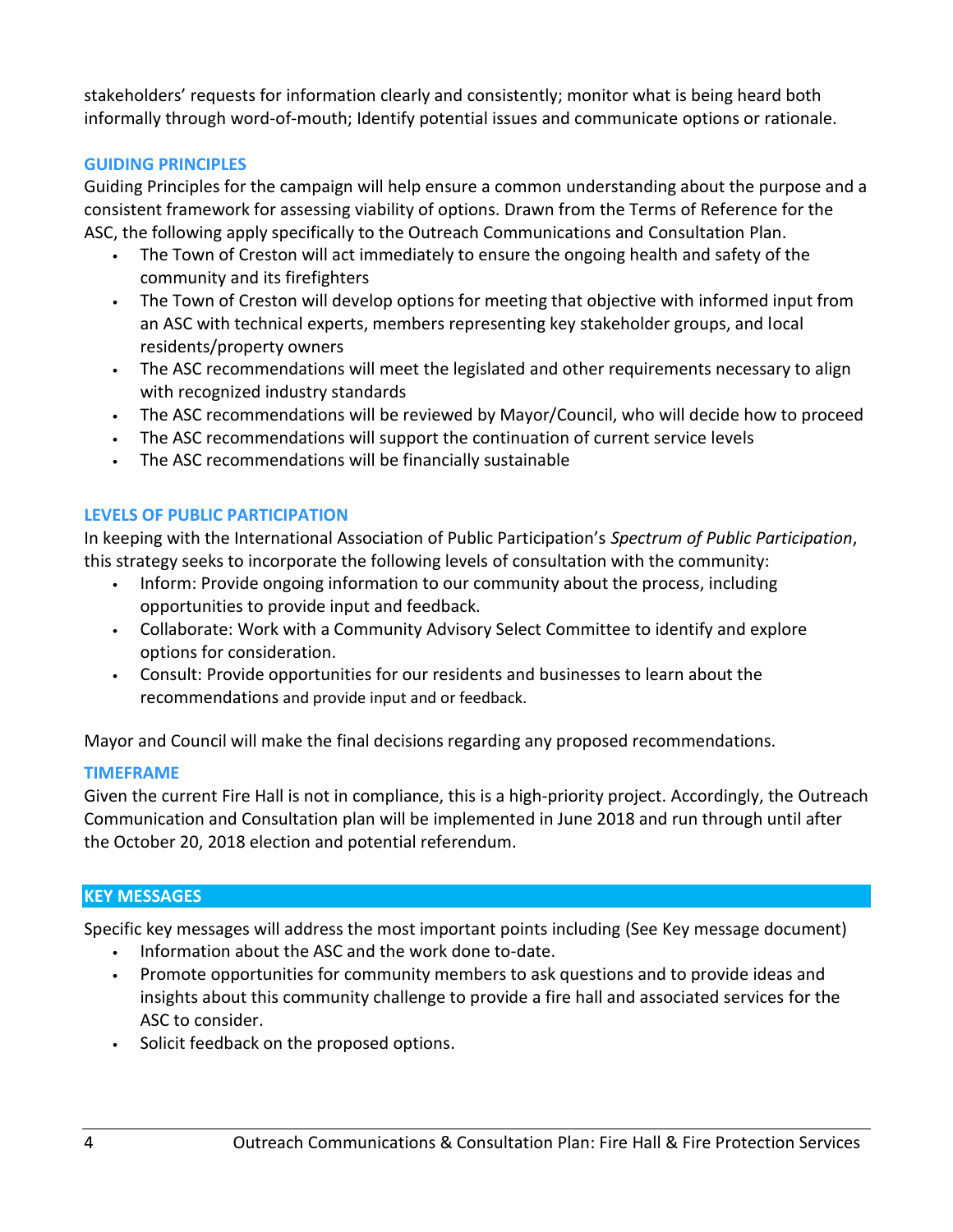## **OUTREACH COMMUNICATIONS AND CONSULTATION STRATEGIES AND TACTICS**

## **1. ESTABLISH OUTREACH COMMUNICATIONS CHANNELS**

## *Online*

- Build an email distribution list to use to circulate information to internal and external stakeholders.
- Encourage people to sign up for the Town's Newsflash feature to receive ASC Updates by email.
- Update the ASC website content to reflect the outreach, include room for event information.
- Create two social media posts to be posted Monday and Thursdays and encourage ASC to share on their social media.
- Use Facebook ads to extend reach of ASC Updates/information (e.g., to promote Open House).
- Monitor media and social media and educate as required by directing participants to TOC website, posting on Town's social media, including in the ASC updates, in person and or other means as appropriate.

## *Print*

- Circulate ASC Updates in print at Town Hall counter, Community Board, Rec Centre, etc.
- Give Updates to Mayor to talk to his Coffee Talks.
- Give Updates to ASC members to hand out to their networks.
- Share Updates with community groups

## *In person*

- Enable internal audiences to be informed about the process and content. Set up channels for all internal audiences.
- Orientation for upcoming Open House.

# **2. INCREASE PUBLIC AWARENESS ABOUT THE OPPORTUNITY TO PROVIDE IDEAS AND INSIGHTS**

Promote ongoing opportunities for the community to provide their insights and ideas on how to solve this community challenge.

- Include invitation to email and or present ideas to the committee as part of ASC Updates
- Report out using ASC Updates.

# **3. PROMOTE AND HOST FIRST OPEN HOUSE WITH SMALL GROUP DISCUSSIONS (WORLD CAFÉ STYLE) TO PRESENT PROPOSED OPTIONS AND SOLICIT INPUT**

Host two Open Houses with small group discussion to share the proposed options with the community and invite additional community insights. Dates: **Sunday June 24** (2:00 to 6:00 p.m.) and **Monday, June 25** (4:00 to 9:00 p.m.) in Creston Room at the Creston & District Community Complex.

- Use a combination of Open House display panels, an overview presentation, followed by small group discussions to share information and seek input and ideas.
- Prepare clear, concise and modest informative materials to support an Open House.
- Make presentations to key business, community groups and leaders about process, proposed options and Open Houses.